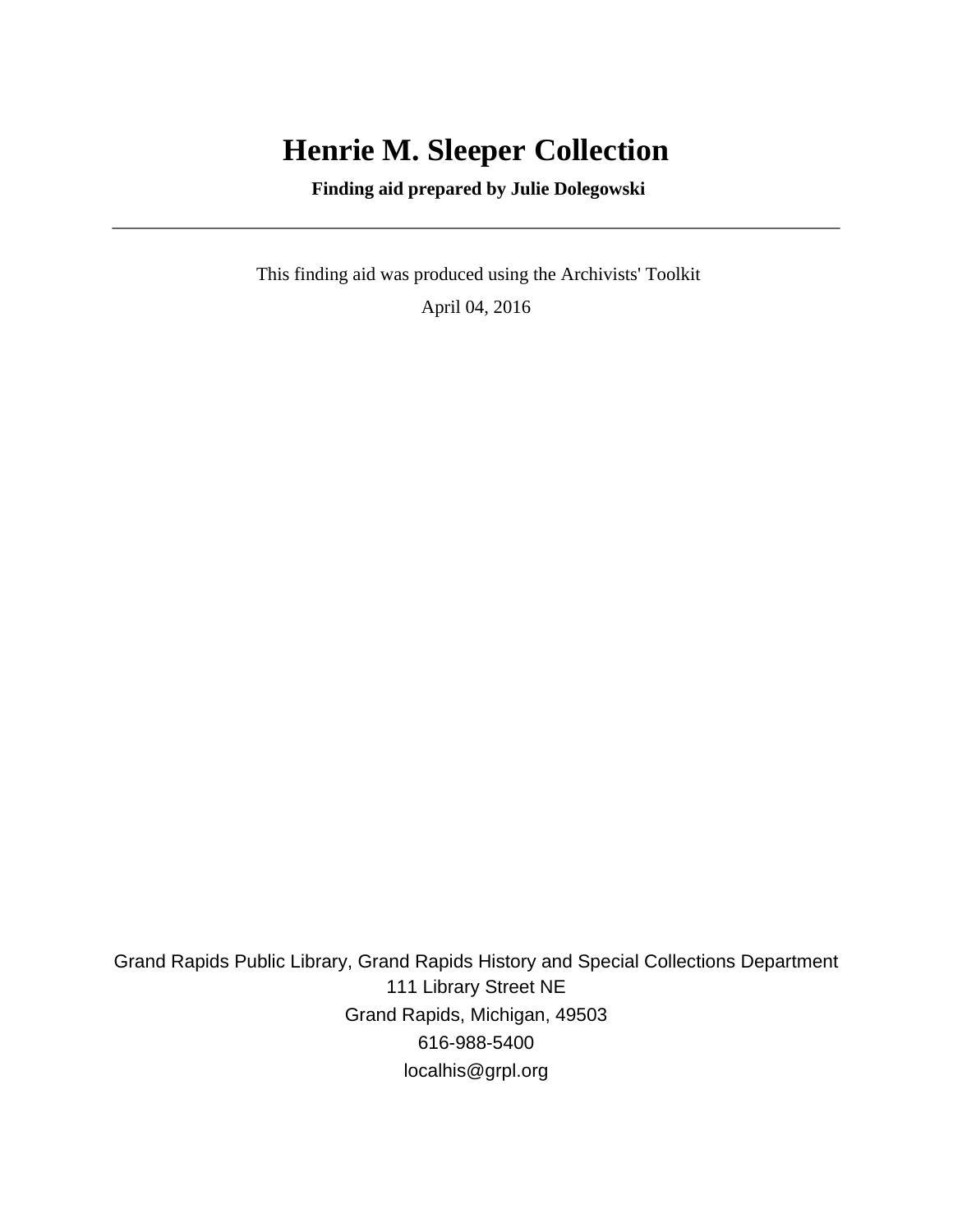# **Table of Contents**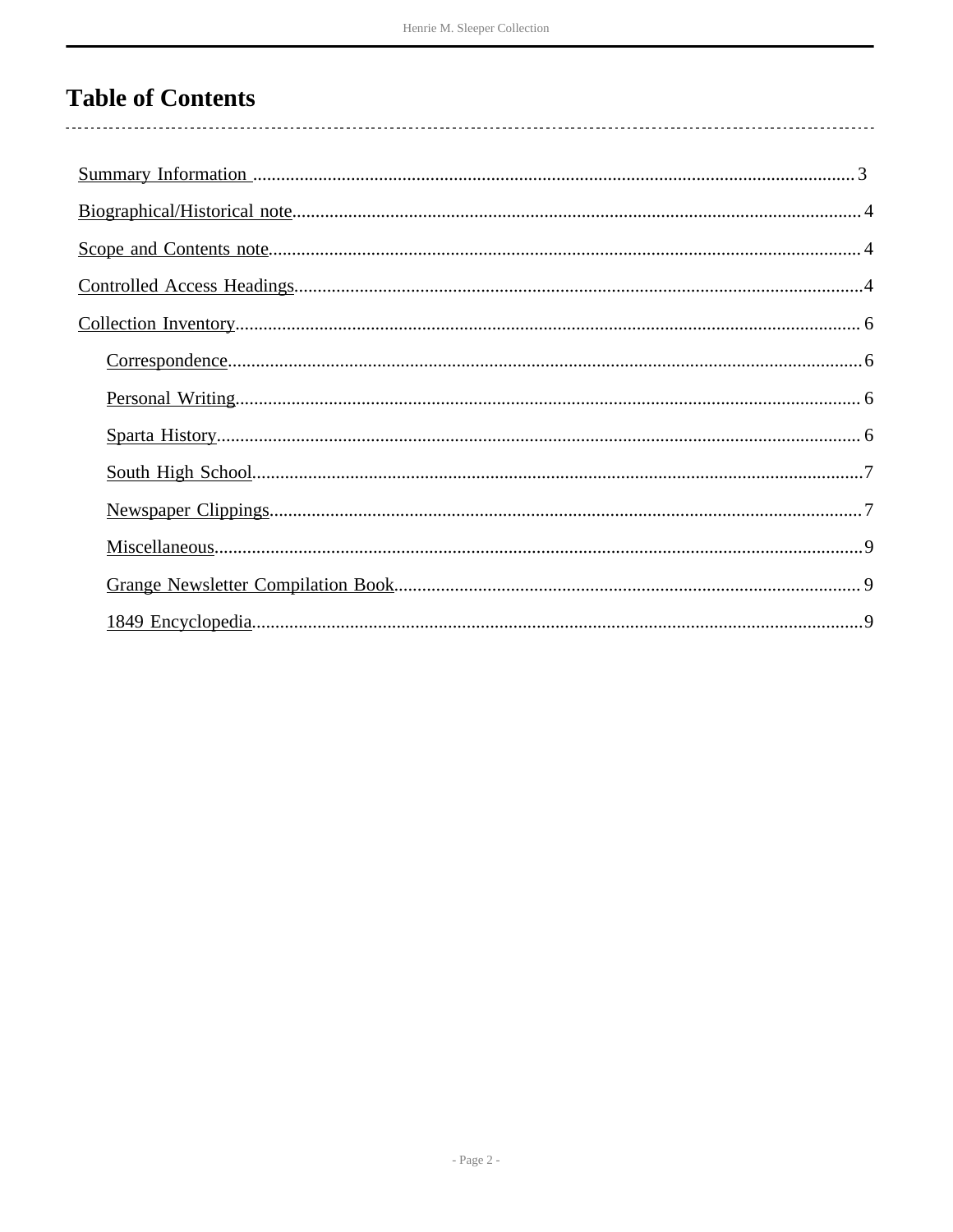# <span id="page-2-0"></span>**Summary Information**

| <b>Repository</b> | Grand Rapids Public Library, Grand Rapids History and Special<br><b>Collections Department</b> |
|-------------------|------------------------------------------------------------------------------------------------|
| <b>Title</b>      | Henrie M. Sleeper Collection                                                                   |
| Date [inclusive]  | 1849-1952                                                                                      |
| <b>Extent</b>     | 2.0 Linear feet 2 Boxes                                                                        |
| Language          | English                                                                                        |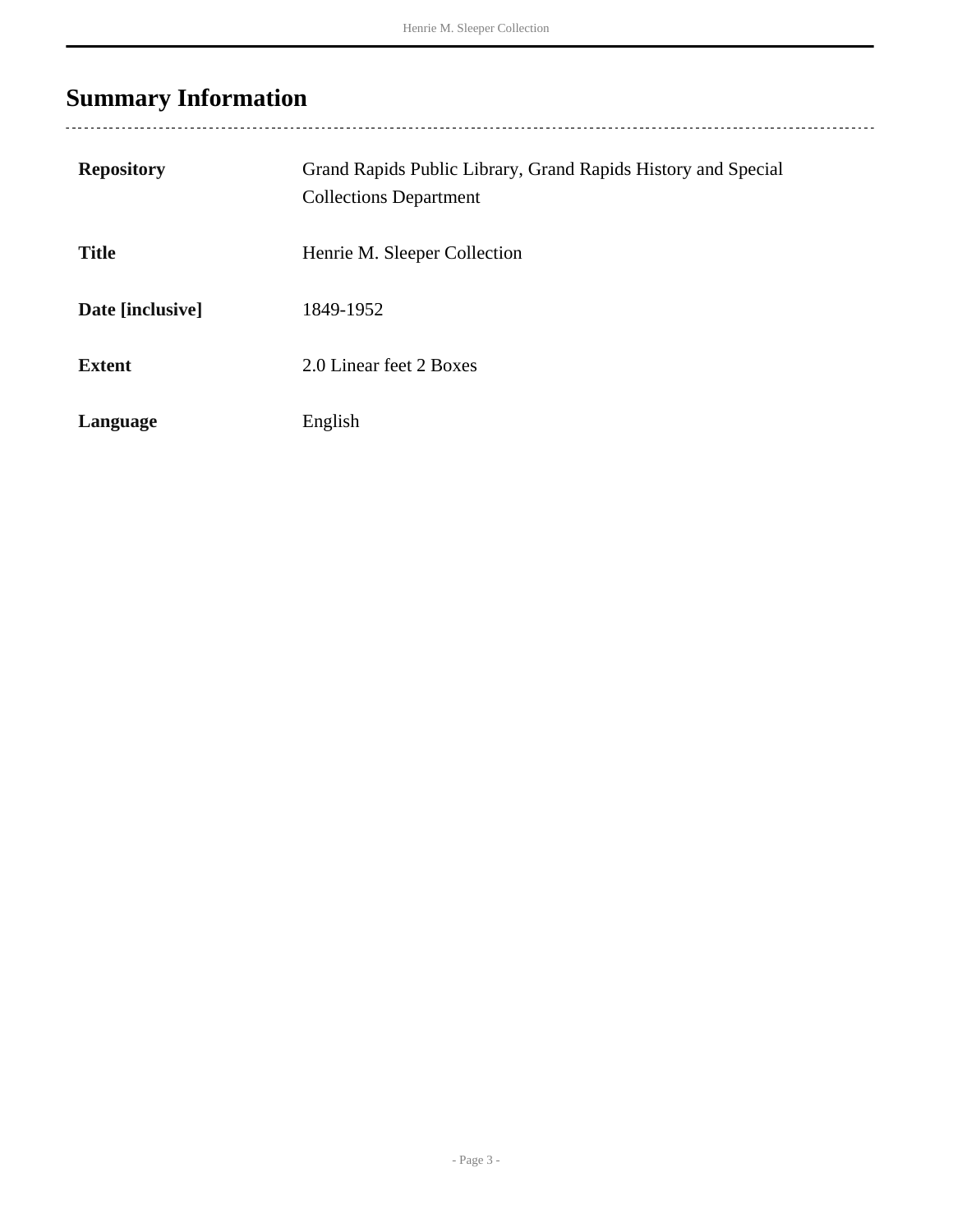## <span id="page-3-0"></span>**Biographical/Historical note**

Henrie M. Sleeper was born in 1849 in Concord, MA. His family moved to Michigan when he was 2 years old, eventually settling in the Sparta area, which was then only a small village. As a boy, Henrie worked on the farm as well as at local logging camps. Henrie later worked for Leonard Refrigerator Company for 25 years, until his retirement at age 76. Having lived through the development of the community of Sparta from its earliest years, Mr. Sleeper took a keen interest in preserving and writing about this history of the area and would often write pieces for the Sentinel-Leader (later The North Kent Leader) newspaper. He was a lifelong member of the Grange fraternal organization, and was active in the organization throughout his life. He was officially honored as the oldest living member of the Michigan State Grange. He died in Grand Rapids on March 31, 1952 at the age of 102.

### <span id="page-3-1"></span>**Scope and Contents note**

This collection consists of articles related to Henrie M. Sleeper, a long-time resident of Sparta and later Grand Rapids. Included are manuscripts of histories of the area written by Mr. Sleeper, including correspondence related to the research thereof as well as other publications relating to Michigan history. There is also a large compilation of The Grange Visitor newspaper beginning in 1878 and ending 1879. Newspaper articles from the Michigan Sentinel as well as the Grand Rapids Press are also included.

## **Administrative Information**

#### **Publication Information**

Grand Rapids Public Library, Grand Rapids History and Special Collections Department

### <span id="page-3-2"></span>**Controlled Access Headings**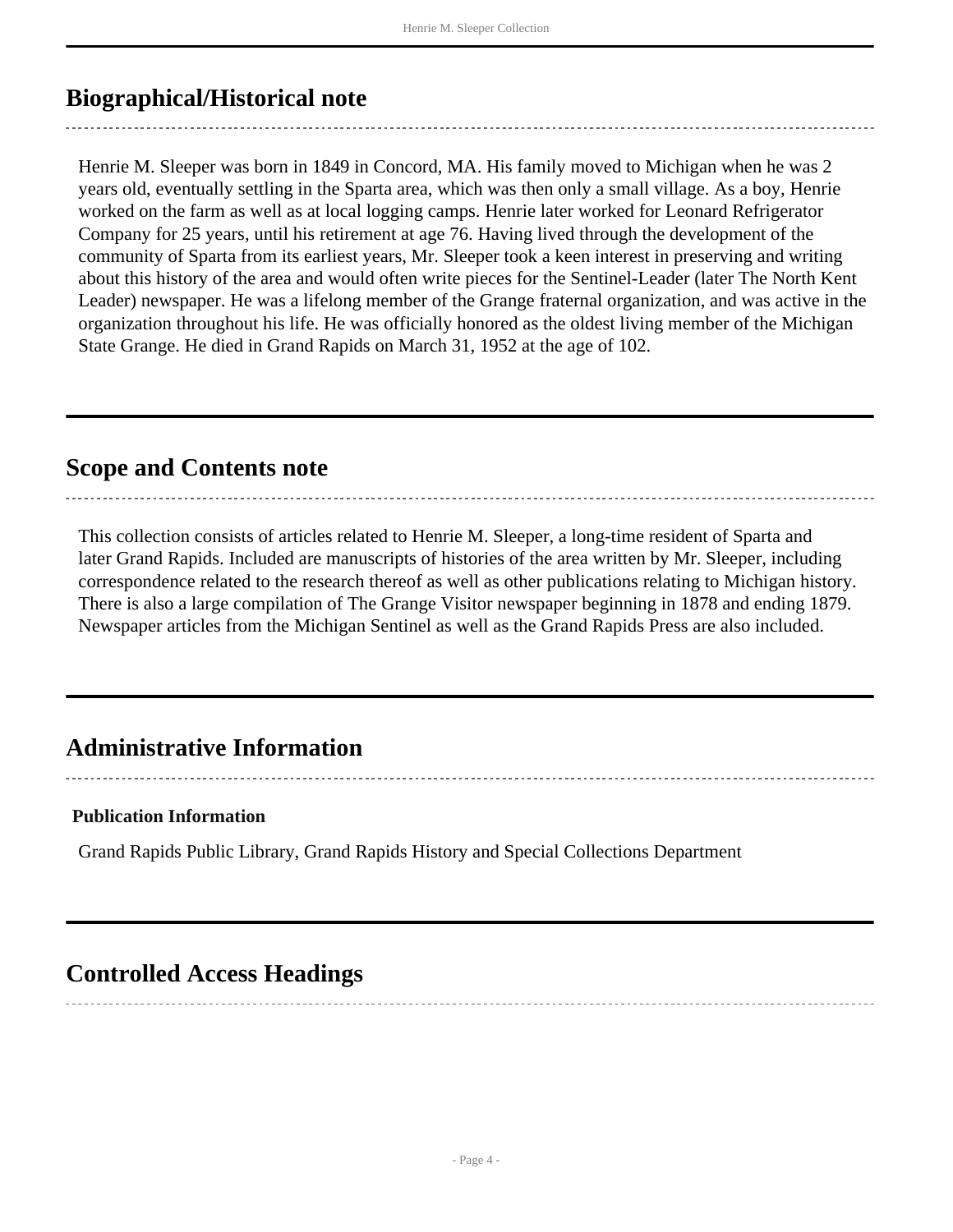#### **Corporate Name(s)**

• Michigan State Grange.

#### **Geographic Name(s)**

- Grand Rapids (Mich.) -- History
- Sparta (Mich.) -- History

#### **Personal Name(s)**

- Sleeper, Henri M. estate
- Sleeper, Henrie M.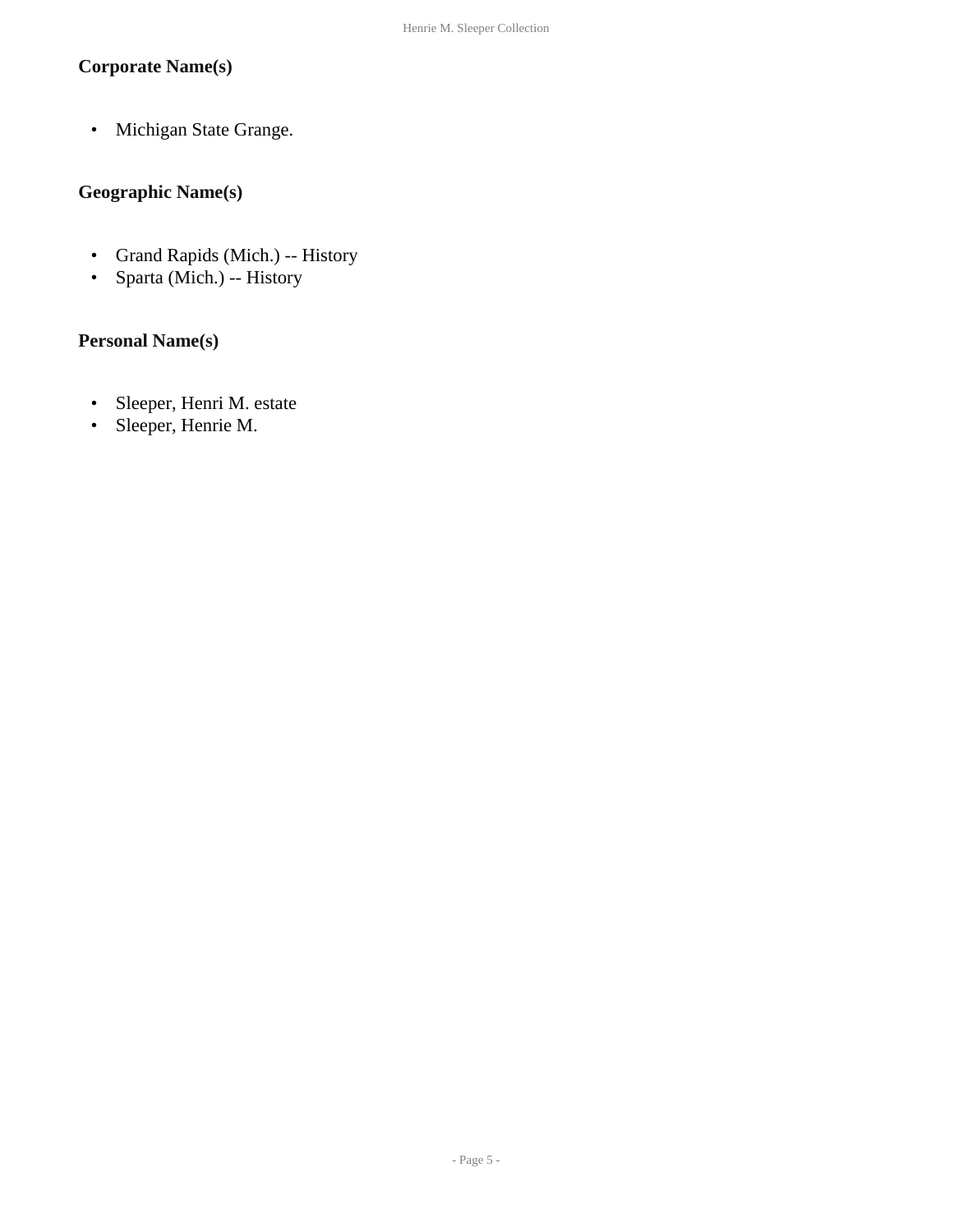## <span id="page-5-0"></span>**Collection Inventory**

<span id="page-5-3"></span><span id="page-5-2"></span><span id="page-5-1"></span>

| Correspondence                                                              |              |                |
|-----------------------------------------------------------------------------|--------------|----------------|
|                                                                             | <b>Box</b>   | <b>Folder</b>  |
| From Mr. Ray K. Holland, January 16, 1941. January 16, 1941                 | $\mathbf{1}$ | $\mathbf{1}$   |
| <b>Personal Writing</b>                                                     |              |                |
|                                                                             | <b>Box</b>   | <b>Folder</b>  |
| "From Stearns Prairie to Sparta"                                            | $\mathbf{1}$ | $\overline{2}$ |
| "Sparta Rural Free-Mail"                                                    | $\mathbf{1}$ | $\overline{2}$ |
| "Turn Backward: A time in thy flight"                                       | $\mathbf{1}$ | $\overline{2}$ |
| Research Scrapbook                                                          | $\mathbf{1}$ | $\mathfrak{Z}$ |
| <b>Sparta History</b>                                                       |              |                |
|                                                                             | <b>Box</b>   | <b>Folder</b>  |
| Sparta Sentinal clipping. "Sparta Post Office One-Hundred Years<br>Old''(2) | $\mathbf{1}$ | $\overline{4}$ |
| <b>Sparta Residence Directory</b>                                           | $\mathbf{1}$ | $\overline{4}$ |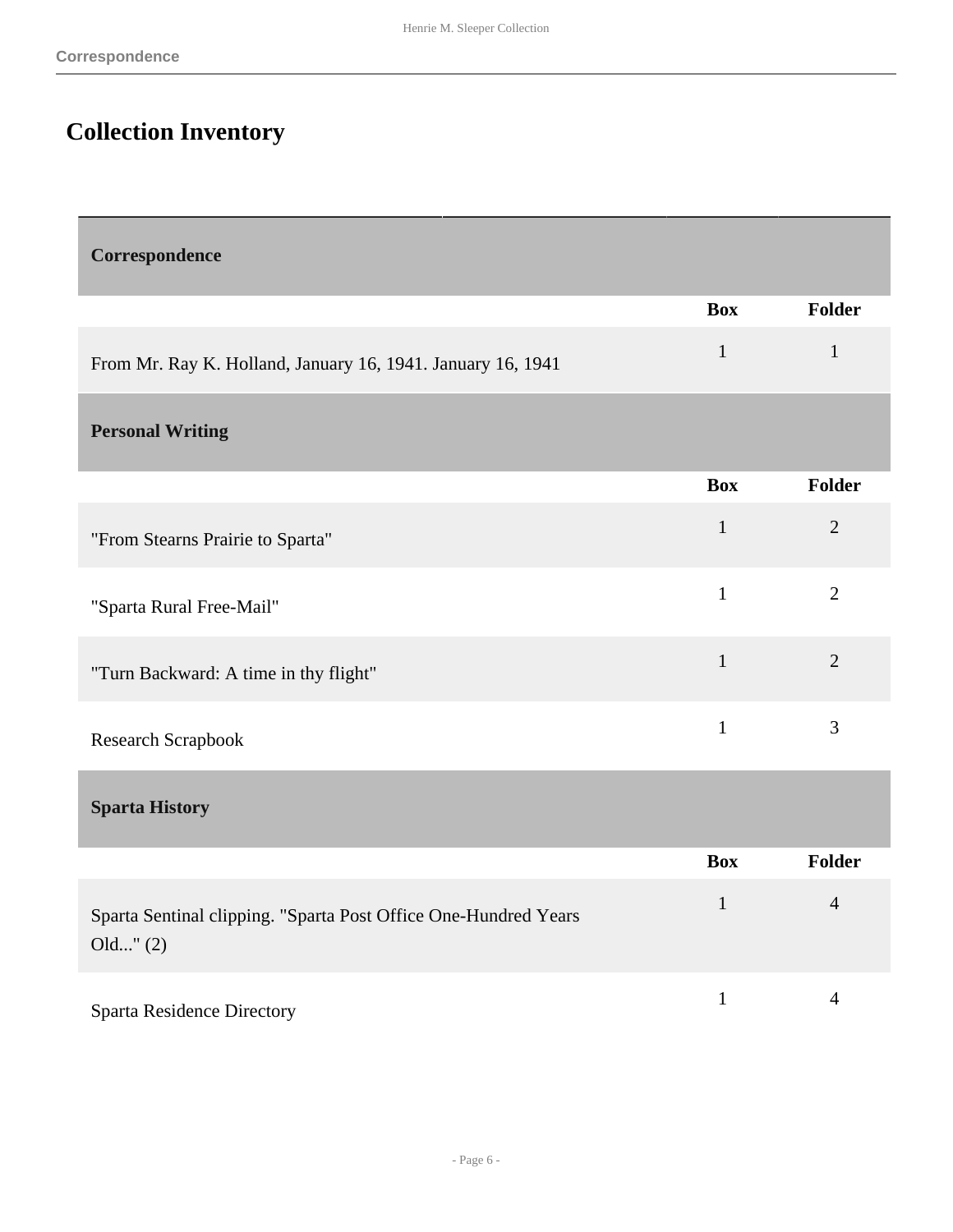<span id="page-6-1"></span><span id="page-6-0"></span>

| <b>South High School</b>                                                                                |              |        |
|---------------------------------------------------------------------------------------------------------|--------------|--------|
|                                                                                                         | <b>Box</b>   | Folder |
| South High School Annual, 1919 1919                                                                     | $\mathbf{1}$ | 5      |
| South High School Annual, 1920 1920                                                                     | $\mathbf{1}$ | 6      |
| Newspaper clipping GR Press. August 12, 1978                                                            | $\mathbf{1}$ | 6      |
| <b>Newspaper Clippings</b>                                                                              |              |        |
|                                                                                                         | <b>Box</b>   | Folder |
| "Do you Know" Michigan Centennial clippings. Series introduction                                        | $\mathbf{1}$ | $\tau$ |
| "Do You Know" Michigan Centennial clippings. Edtions 1-50 September<br>2, 1935 to October 29, 1935      | 1            | 8      |
| "Do You Know" Michigan Centennial clippings. Editions 51-100 October<br>30, 1935 to December 24, 1935   | $\mathbf{1}$ | 9      |
| "Do You Know" Michigan Centennial clippings. Editions<br>101-150 December 27, 1935 to February 22, 1936 | 1            | 10     |
| "Do You Know" Michigan Centennial clippings. Editions<br>151-200 February 24, 1935 to April 22, 1936    | $\mathbf{1}$ | 11     |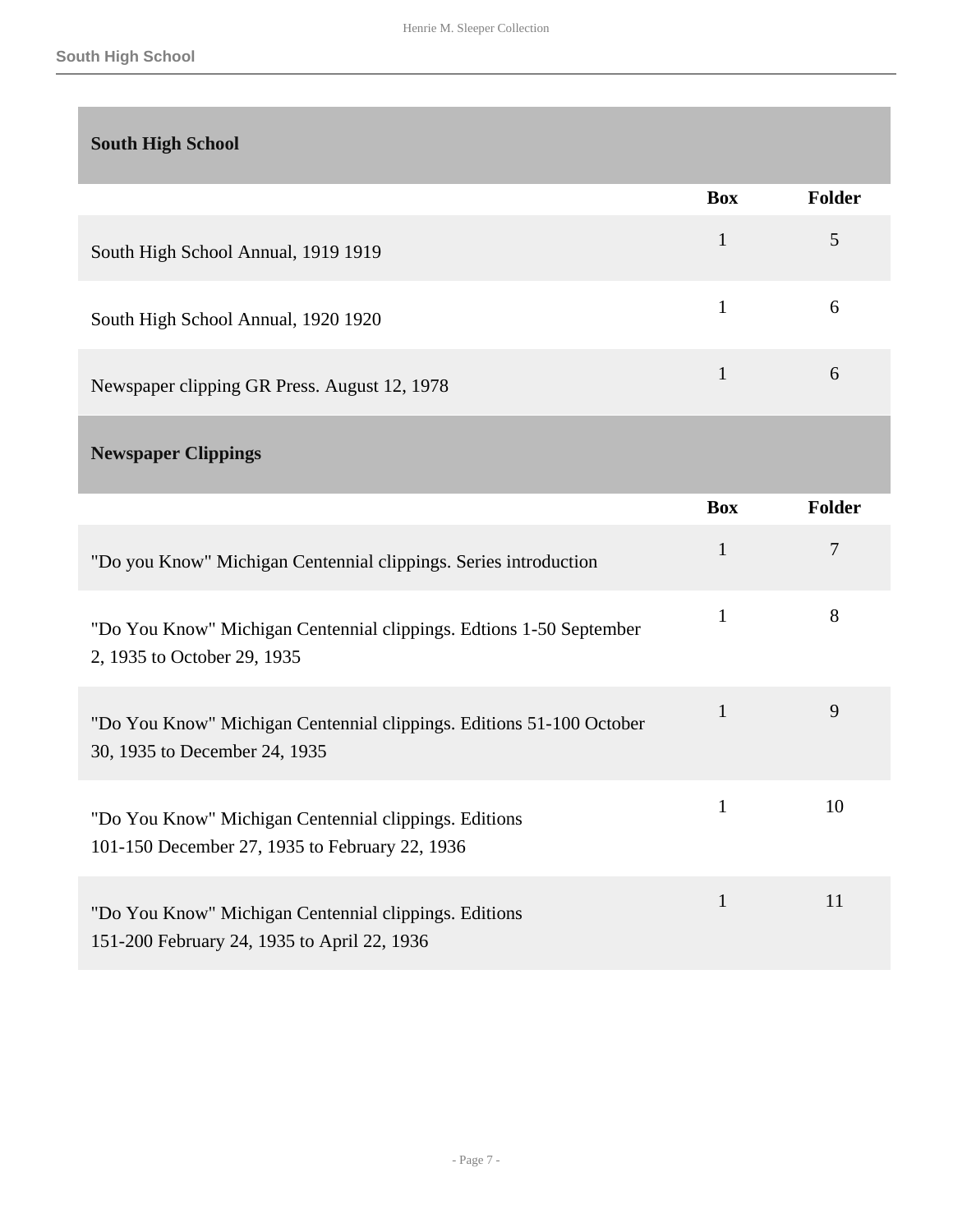| "Do You Know" Michigan Centennial clippings. Editions 201-250 April<br>22, 1936 to June 18, 1936       | $\mathbf{1}$                 | 12                 |
|--------------------------------------------------------------------------------------------------------|------------------------------|--------------------|
| "Do You Know" Michigan Centennial clippings. Editions 251-300 June<br>19, 1936 to August 15, 1936      | $\mathbf{1}$                 | 13                 |
| "Do You Know" Michigan Centennial clippings. Editions 301-350 August<br>17, 1936 to October 13, 1936   | 1                            | 14                 |
| "Do You Know" Michigan Centennial clippings. Editions<br>351-400 October 14, 1936 to December 10, 1936 | $\mathbf{1}$                 | 15                 |
| "Do You Know" Michigan Centennial clippings. Editions 401-450                                          | $\mathbf{1}$                 | 16                 |
|                                                                                                        |                              |                    |
| <b>Grand Rapids Press clippings, 1930's</b>                                                            | <b>Box</b><br>$\overline{2}$ | <b>Folder</b><br>1 |
| Grand Rapids Press clippings, 1940's                                                                   | $\overline{2}$               | $\overline{2}$     |
| Grand Rapids Press clippings, 1950's                                                                   | $\overline{2}$               | 3                  |
| Grand Rapids Press clippings, 1960's                                                                   | $\overline{2}$               | $\overline{4}$     |
| Grand Rapids Press clippings, 1970's                                                                   | $\overline{2}$               | 5                  |
| Grand Rapids Press clippings, 1980's                                                                   | $\overline{2}$               | 6                  |